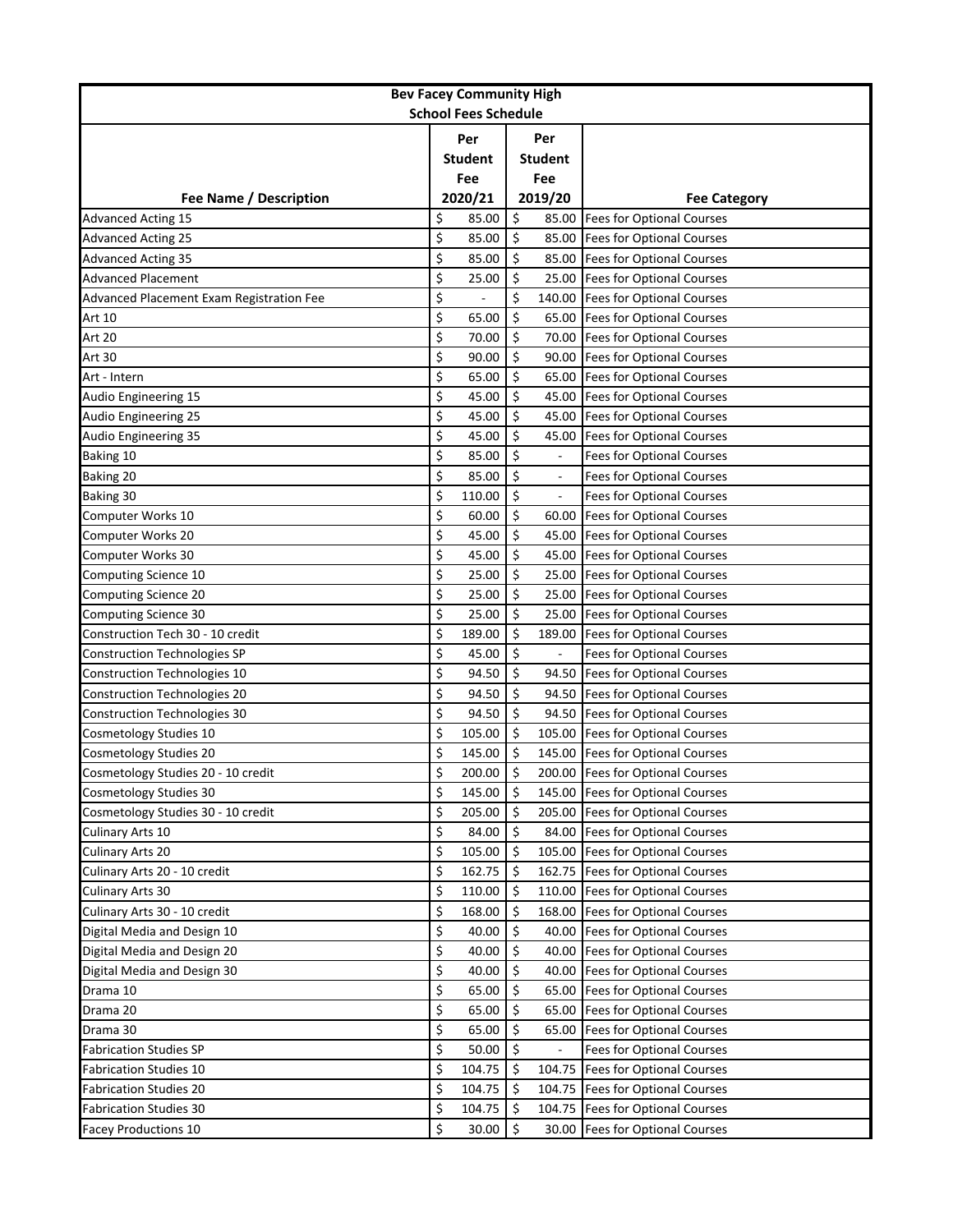| <b>Bev Facey Community High</b><br><b>School Fees Schedule</b> |                |         |                |        |                                  |  |
|----------------------------------------------------------------|----------------|---------|----------------|--------|----------------------------------|--|
|                                                                |                |         |                |        |                                  |  |
|                                                                |                | Per     |                | Per    |                                  |  |
|                                                                |                | Student | <b>Student</b> |        |                                  |  |
|                                                                | Fee<br>2020/21 |         | Fee<br>2019/20 |        | <b>Fee Category</b>              |  |
| Fee Name / Description<br><b>Facey Productions 20</b>          | \$             | 30.00   | \$             | 30.00  | <b>Fees for Optional Courses</b> |  |
| <b>Facey Productions 30</b>                                    | \$             | 30.00   | \$             | 30.00  | <b>Fees for Optional Courses</b> |  |
| Food Studies 10                                                | \$             | 89.00   | \$             | 89.00  | <b>Fees for Optional Courses</b> |  |
| Food Studies 10 SP                                             | \$             | 89.00   | \$             | 89.00  | <b>Fees for Optional Courses</b> |  |
| Food Studies 20                                                | \$             | 94.00   | \$             |        | 94.00 Fees for Optional Courses  |  |
| Food Studies 20 SP                                             | \$             | 94.00   | \$             |        | 93.75 Fees for Optional Courses  |  |
| Food Studies 30                                                | \$             | 99.75   | \$             | 99.75  | <b>Fees for Optional Courses</b> |  |
| French                                                         | \$             | 10.00   | Ś.             |        | 10.00 Fees for Optional Courses  |  |
| Singer Songwriter 10 (General Music)                           | \$             | 120.00  | $\zeta$        |        | 120.00 Fees for Optional Courses |  |
| Singer Songwriter 20 (General Music)                           | \$             | 120.00  | \$             |        | 120.00 Fees for Optional Courses |  |
| Singer Songwriter 30 (General Music)                           | \$             | 120.00  | \$             | 120.00 | <b>Fees for Optional Courses</b> |  |
| Horticulture 10                                                | \$             | 42.00   | \$             | 42.00  | <b>Fees for Optional Courses</b> |  |
| Horticulture 10 SP                                             | \$             | 42.00   | \$             | 42.00  | <b>Fees for Optional Courses</b> |  |
| Horticulture 20                                                | \$             | 42.00   | \$             | 42.00  | <b>Fees for Optional Courses</b> |  |
| Horticulture 30                                                | \$             | 42.00   | \$             | 42.00  | <b>Fees for Optional Courses</b> |  |
| Instrumental Jazz 15                                           | \$             | 58.00   | \$             | 58.00  | <b>Fees for Optional Courses</b> |  |
| Instrumental Jazz 25                                           | \$             | 58.00   | \$             | 58.00  | <b>Fees for Optional Courses</b> |  |
| Instrumental Jazz 35                                           | \$             | 58.00   | \$             |        | 58.00 Fees for Optional Courses  |  |
| Instrumental Music 10                                          | \$             | 155.00  | \$             | 155.00 | <b>Fees for Optional Courses</b> |  |
| <b>Instrumental Music 20</b>                                   | \$             | 155.00  | \$             | 155.00 | <b>Fees for Optional Courses</b> |  |
| <b>Instrumental Music 30</b>                                   | \$             | 155.00  | \$             | 155.00 | <b>Fees for Optional Courses</b> |  |
| Mechanics 10                                                   | \$             | 136.50  | \$             | 136.50 | <b>Fees for Optional Courses</b> |  |
| Mechanics 10 SP                                                | \$             | 136.50  | \$             | 136.50 | <b>Fees for Optional Courses</b> |  |
| Mechanics 10 - 10 Credit                                       | \$             | 250.00  | \$             | 250.00 | <b>Fees for Optional Courses</b> |  |
| <b>Mechanics 20</b>                                            | \$             | 136.50  | \$             | 136.50 | <b>Fees for Optional Courses</b> |  |
| Mechanics 20 - 10 Credit                                       | \$             | 250.00  | \$             |        | 250.00 Fees for Optional Courses |  |
| Mechanics 30                                                   | \$             | 136.50  | \$             | 136.50 | <b>Fees for Optional Courses</b> |  |
| Mechanics 30 - 10 Credit                                       | \$             | 250.00  | \$             | 250.00 | <b>Fees for Optional Courses</b> |  |
| <b>Musical Theatre 15</b>                                      | \$             | 85.00   | \$             |        | 85.00 Fees for Optional Courses  |  |
| <b>Musical Theatre 25</b>                                      | \$             | 85.00   | \$             |        | 85.00 Fees for Optional Courses  |  |
| <b>Musical Theatre 35</b>                                      | \$             | 85.00   | \$             | 85.00  | <b>Fees for Optional Courses</b> |  |
| <b>Crossfit Personal Fitness</b>                               | \$             |         | \$             | 55.00  | <b>Fees for Optional Courses</b> |  |
| <b>Personal Fitness</b>                                        | \$             | 55.00   | \$             | 55.00  | <b>Fees for Optional Courses</b> |  |
| Photography 10                                                 | \$             | 70.00   | $\zeta$        | 70.00  | <b>Fees for Optional Courses</b> |  |
| Photography 20                                                 | \$             | 70.00   | $\zeta$        | 70.00  | <b>Fees for Optional Courses</b> |  |
| Photography 30                                                 | \$             | 70.00   | \$             | 70.00  | <b>Fees for Optional Courses</b> |  |
| Robotics                                                       | \$             | 60.00   | $\zeta$        | 60.00  | <b>Fees for Optional Courses</b> |  |
| Rock and Pop 15-5 (Chamber Ensemble)                           | \$             | 120.00  | \$             | 120.00 | <b>Fees for Optional Courses</b> |  |
| Rock and Pop 25-5 (Chamber Ensemble)                           | \$             | 120.00  | \$             | 120.00 | <b>Fees for Optional Courses</b> |  |
| Rock and Pop 35-5 (Chamber Ensemble)                           | \$             | 120.00  | \$             | 120.00 | <b>Fees for Optional Courses</b> |  |
| Spanish                                                        | \$             | 15.00   | $\zeta$        | 15.00  | <b>Fees for Optional Courses</b> |  |
| <b>Sports Medicine</b>                                         | \$             | 100.00  | $\zeta$        | 100.00 | <b>Fees for Optional Courses</b> |  |
| <b>Technical Theatre 15</b>                                    | \$             | 30.00   | \$             | 30.00  | <b>Fees for Optional Courses</b> |  |
| <b>Technical Theatre 25</b>                                    | \$             | 30.00   | \$             | 30.00  | <b>Fees for Optional Courses</b> |  |
| <b>Technical Theatre 35</b>                                    | \$             | 30.00   | \$             | 30.00  | <b>Fees for Optional Courses</b> |  |
| Archery                                                        | \$             | 100.00  | \$             | 50.00  | <b>Extracurricular Fees</b>      |  |
| Badminton                                                      | \$             | 90.00   | \$             | 90.00  | <b>Extracurricular Fees</b>      |  |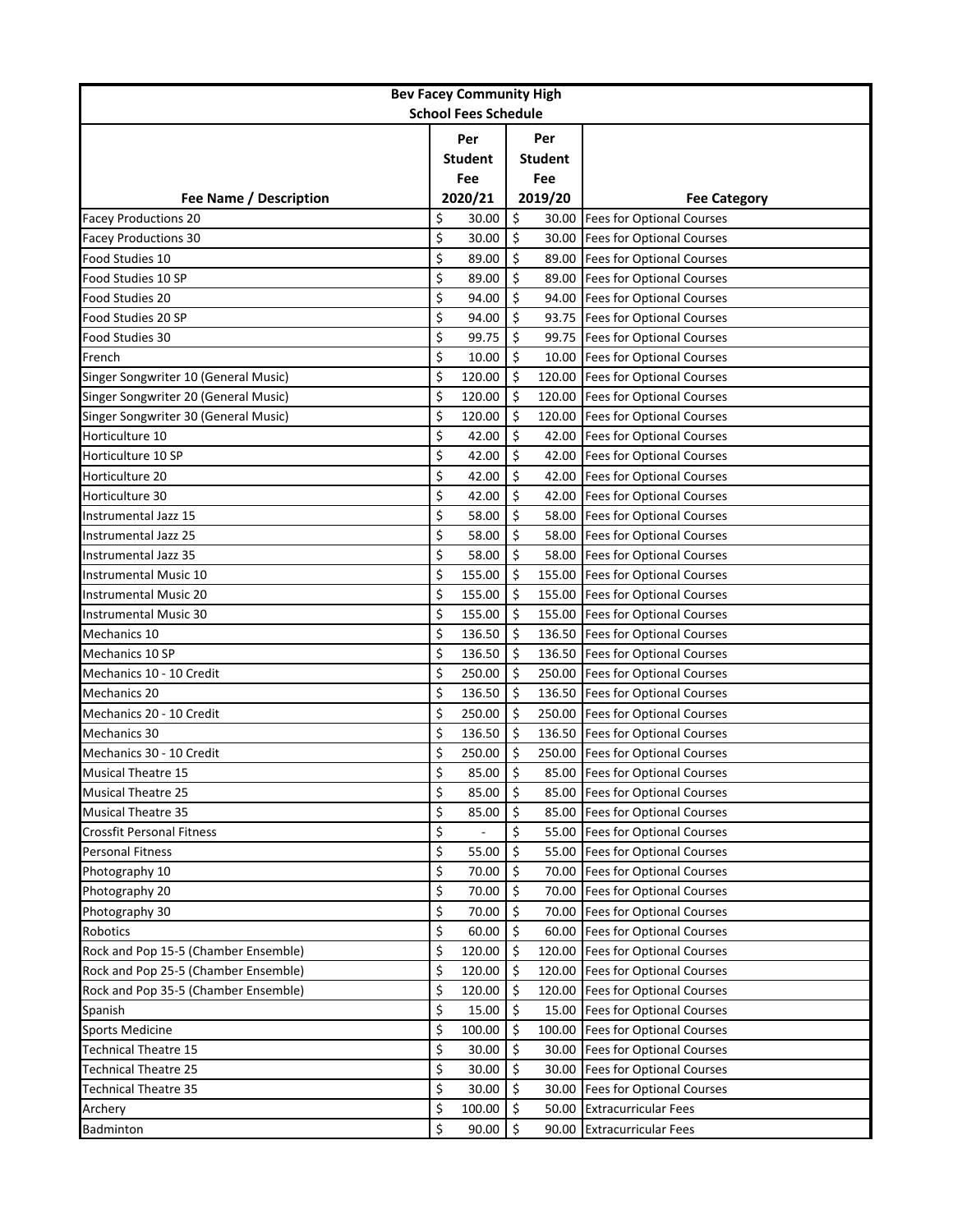| <b>Bev Facey Community High</b> |     |                |         |                |                             |  |  |
|---------------------------------|-----|----------------|---------|----------------|-----------------------------|--|--|
| <b>School Fees Schedule</b>     |     |                |         |                |                             |  |  |
|                                 | Per |                | Per     |                |                             |  |  |
|                                 |     | <b>Student</b> |         | <b>Student</b> |                             |  |  |
|                                 |     | Fee            |         | Fee            |                             |  |  |
| Fee Name / Description          |     | 2020/21        |         | 2019/20        | <b>Fee Category</b>         |  |  |
| Basketball Jr. Boys             | \$  | 450.00         | \$      | 450.00         | <b>Extracurricular Fees</b> |  |  |
| <b>Basketball Jr. Girls</b>     | \$  | 450.00         | \$      | 450.00         | <b>Extracurricular Fees</b> |  |  |
| Basketball Sr. Boys             | \$  | 500.00         | \$      | 500.00         | <b>Extracurricular Fees</b> |  |  |
| Basketball Sr. Girls            | \$  | 500.00         | \$      | 500.00         | <b>Extracurricular Fees</b> |  |  |
| Cheer Team                      | \$  | 400.00         | \$      | 400.00         | <b>Extracurricular Fees</b> |  |  |
| <b>Cross Country</b>            | \$  | 100.00         | \$      | 60.00          | <b>Extracurricular Fees</b> |  |  |
| Curling                         | \$  | 300.00         | \$      | 200.00         | <b>Extracurricular Fees</b> |  |  |
| <b>Cyber Security Club</b>      | \$  | 75.00          | Ś.      | 75.00          | <b>Extracurricular Fees</b> |  |  |
| Debate                          | \$  | 225.00         | \$      | 225.00         | <b>Extracurricular Fees</b> |  |  |
| <b>E-Sports Team</b>            | \$  | 10.00          | \$      | 10.00          | <b>Extracurricular Fees</b> |  |  |
| Football - Flag Boys            | \$  | 350.00         | \$      | 350.00         | <b>Extracurricular Fees</b> |  |  |
| Football - Flag Girls           | \$  | 350.00         | \$      | 350.00         | <b>Extracurricular Fees</b> |  |  |
| Football - Jr                   | \$  | 550.00         | \$      | 550.00         | <b>Extracurricular Fees</b> |  |  |
| Football - Sr                   | \$  | 550.00         | \$      | 550.00         | <b>Extracurricular Fees</b> |  |  |
| <b>Football Spring Camp</b>     | \$  | 75.00          | Ś       | 75.00          | <b>Extracurricular Fees</b> |  |  |
| Golf - Fall                     | \$  | 150.00         | Ŝ.      | 150.00         | <b>Extracurricular Fees</b> |  |  |
| Golf - Spring                   | \$  | 150.00         | \$      | 150.00         | <b>Extracurricular Fees</b> |  |  |
| <b>Handball Boys</b>            | \$  | 225.00         | Ś       | 225.00         | <b>Extracurricular Fees</b> |  |  |
| <b>Handball Girls</b>           | \$  | 225.00         | \$      | 225.00         | <b>Extracurricular Fees</b> |  |  |
| Ninja Warrior                   | \$  | 55.00          | \$      | 55.00          | <b>Extracurricular Fees</b> |  |  |
| <b>Robotics Club</b>            | \$  | 200.00         | \$      | 60.00          | <b>Extracurricular Fees</b> |  |  |
| Rugby - Boys                    | \$  | 240.00         | \$      | 240.00         | <b>Extracurricular Fees</b> |  |  |
| Rugby - Girls                   | \$  | 330.00         | \$      | 330.00         | <b>Extracurricular Fees</b> |  |  |
| Soccer Sr. Boys                 | \$  | 155.00         | Ś       | 155.00         | <b>Extracurricular Fees</b> |  |  |
| Soccer Sr. Girls                | \$  | 155.00         | \$      | 155.00         | <b>Extracurricular Fees</b> |  |  |
| Swim Team                       | \$  | 200.00         | \$      | 200.00         | <b>Extracurricular Fees</b> |  |  |
| Track & Field                   | \$  | 25.00          | \$      | 25.00          | <b>Extracurricular Fees</b> |  |  |
| Ultimate Frisbee Club - Fall    | \$  | 50.00          | \$      | 25.00          | <b>Extracurricular Fees</b> |  |  |
| Ultimate Frisbee Club - Spring  | \$  | 50.00          | $\zeta$ |                | 25.00 Extracurricular Fees  |  |  |
| Volleyball Jr. Boys             | \$  | 500.00         | \$      | 500.00         | <b>Extracurricular Fees</b> |  |  |
| Volleyball Jr. Girls            | \$  | 500.00         | \$      | 500.00         | <b>Extracurricular Fees</b> |  |  |
| Volleyball Sr. Boys             | \$  | 500.00         | \$      | 500.00         | <b>Extracurricular Fees</b> |  |  |
| Volleyball Sr. Girls            | \$  | 500.00         | \$      | 500.00         | <b>Extracurricular Fees</b> |  |  |
| Wrestling                       | \$  | 250.00         | \$      | 250.00         | <b>Extracurricular Fees</b> |  |  |
| Field Trip - Advanced Placement | \$  | 75.00          | \$      | 75.00          | <b>Activity Fees</b>        |  |  |
| Field Trip - Art                | \$  | 25.00          | \$      | 25.00          | <b>Activity Fees</b>        |  |  |
| Field Trip - Athletic           | \$  | 125.00         | \$      | 125.00         | <b>Activity Fees</b>        |  |  |
| Field Trip - Band               | \$  | 350.00         | \$      | 800.00         | <b>Activity Fees</b>        |  |  |
| Field Trip - Biology            | \$  | 25.00          | \$      | 25.00          | <b>Activity Fees</b>        |  |  |
| Field Trip - Chemistry          | \$  | 25.00          | \$      | 25.00          | <b>Activity Fees</b>        |  |  |
| Field Trip - Computing Science  | \$  | 25.00          | Ś.      | 25.00          | <b>Activity Fees</b>        |  |  |
| Field Trip - Computer Works     | \$  | 25.00          | \$      | 25.00          | <b>Activity Fees</b>        |  |  |
| Field Trip - Conference         | \$  | 150.00         | \$      | 150.00         | <b>Activity Fees</b>        |  |  |
| Field Trip - Construction       | \$  | 25.00          | \$      | 25.00          | <b>Activity Fees</b>        |  |  |
| Field Trip - Cosmetology        | \$  | 40.00          | \$      | 40.00          | <b>Activity Fees</b>        |  |  |
| Field Trip - Creative Music     | \$  | 50.00          | \$      | 50.00          | <b>Activity Fees</b>        |  |  |
| Field Trip - Crossfit           | \$  | 50.00          | \$      | 50.00          | <b>Activity Fees</b>        |  |  |